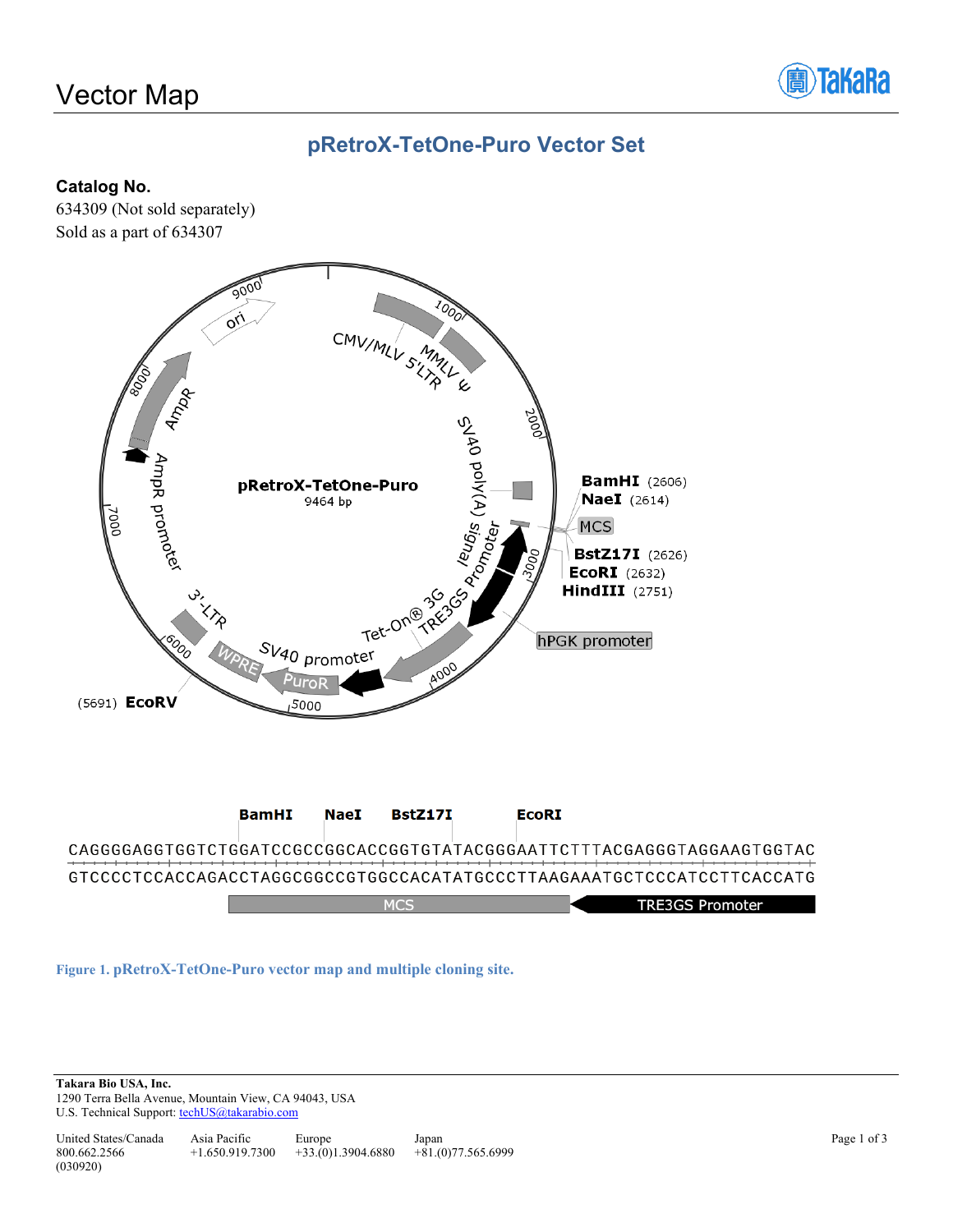pRetroX-TetOne-Puro Vector Set (Not sold separately)

#### **Location of Features (pRetroX-TetOne-Puro Vector)**

- $5'$  LTR (5' long terminal repeat): 375–910
- $\Psi$  (packaging signal): 973–1330
- SV40 poly(A) signal:  $2297-2431$
- MCS: 2606-2637
- *P*TRE3GS (TRE3GS promoter): 2639–3003
- $P_{hPGK}$  (human phosphoglycerate kinase 1 promoter): 3022–3532
- Tet-On<sup>®</sup> 3G (transactivator gene): 3551–4297
- SV40 promoter: 4315–4644
- Puro<sup>R</sup> (puromycin resistance gene):  $4653-5252$
- WPRE (woodchuck hepatitis virus posttranscriptional regulatory element): 5269–5672
- 3' LTR (del in U3): 5802–6049
- Amp<sup>R</sup> promoter:  $7326 7420$
- $Amp<sup>R</sup>$  (ampicillin resistance gene): 7431–8291
- ori (high-copy-number ColE1/pMB1/pBR322/pUC origin of replication): 8462–9050



**Figure 2. pRetroX-TetOne-Puro-Luc Control Vector map.**